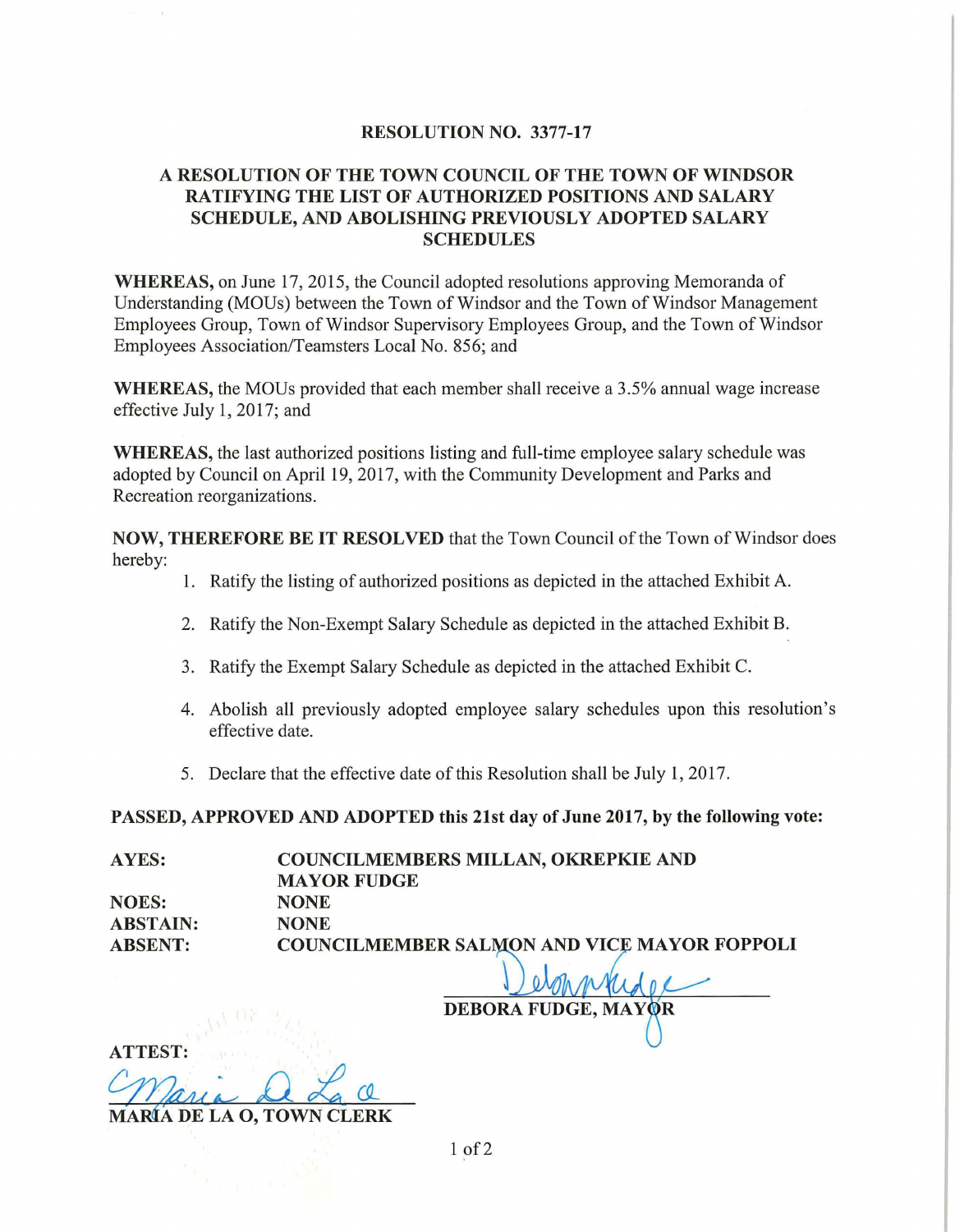### **Attachments:**

- 1. Exhibit A Position Authorization FY2017-18
- 2. Exhibit B Non-Exempt Salary Schedule FY2017-18
- 3. Exhibit C-Exempt Salary Schedule FY2017-18

 $\sim 10^6$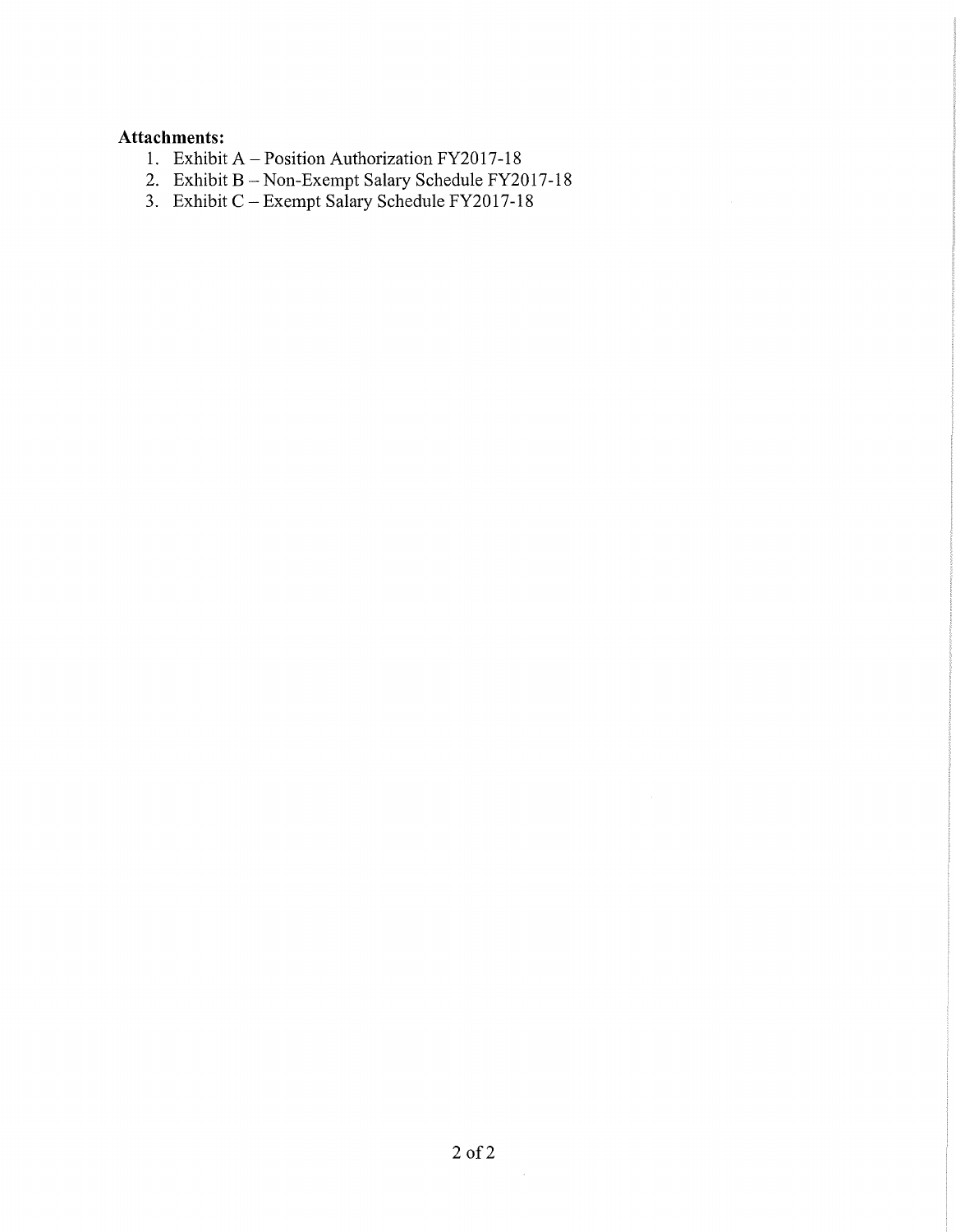$\mathbf{r}$ 

|                                                         | Number                  |                                    |                                                         |
|---------------------------------------------------------|-------------------------|------------------------------------|---------------------------------------------------------|
| Department/Classification                               | Authorized              | Group                              | Monthly Salary Range                                    |
| <b>Town Manager's Office</b>                            |                         |                                    |                                                         |
| <b>Town Manager</b>                                     | 1                       | Contract                           | \$<br>17,149                                            |
| Assistant Town Manager/Administrative Services Director | $\mathbf{1}$            | <b>Executive Management</b>        | \$<br>\$12,371<br>15,451<br>$\Box$                      |
| Economic Development Manager                            | 1                       | <b>Executive Management</b>        | \$<br>8,792<br>$\bar{\phantom{a}}$<br>10,980<br>\$      |
| <b>Town Clerk</b>                                       | $\mathbf{1}$            | <b>Executive Management</b>        | \$<br>7,975<br>\$<br>9,960<br>$\sim$                    |
| <b>Senior Management Analyst</b>                        | $\mathbf{1}$            | Management Employees Group         | 7,233<br>\$<br>9,034<br>\$<br>$\Box$                    |
| Deputy Town Clerk                                       | $\mathbf{1}$            | Teamsters Local No. 856            | 4,897<br>\$<br>\$<br>$\Box$<br>6,115                    |
| Senior Administrative Assistant                         | $\mathbf{1}$            | Teamsters Local No. 856            | \$<br>4,777<br>\$<br>5,966<br>$\equiv$                  |
| Administrative Assistant                                | $\mathbf{1}$            | Teamsters Local No. 856            | \$<br>\$<br>4,332<br>$\blacksquare$<br>5,410            |
| <b>Administrative Services</b>                          |                         |                                    |                                                         |
| Deputy Finance Director                                 | 1                       | Management Employees Group         | 11,530<br>9,232<br>-Ş<br>\$<br>$\overline{\phantom{a}}$ |
| Information Systems Manager                             | 1                       | Management Employees Group         | \$.<br>\$<br>7,595<br>9,485<br>$\blacksquare$           |
| <b>Administrative Operations Manager</b>                | 1                       | Management Employees Group         | -S<br>\$<br>7,595<br>$\overline{\phantom{a}}$<br>9,485  |
| Accounting & Audit Manager                              | $\mathbf 1$             | Management Employees Group         | \$<br>7,233<br>\$<br>9,034<br>$\sim$                    |
| Management Analyst                                      | $\mathbf{1}$            | Management Employees Group         | \$<br>6,562<br>\$<br>$\overline{\phantom{a}}$<br>8,194  |
| Administrative Operations Supervisor                    | 1                       | <b>Supervisory Employees Group</b> | \$<br>5,951<br>\$<br>7,433<br>$\blacksquare$            |
| <b>Accounting Specialist</b>                            | 1                       | Teamsters Local No. 856            | \$<br>4.548<br>5,680<br>\$<br>$\tilde{\phantom{a}}$     |
| <b>Accounting Technician</b>                            | 1                       | Teamsters Local No. 856            | \$<br>5,139<br>\$<br>6,420<br>$\overline{\phantom{a}}$  |
| Meter Specialist                                        | $\mathbf{1}$            | Teamsters Local No. 856            | 4,332<br>\$<br>\$<br>$\overline{\phantom{a}}$<br>5,410  |
|                                                         |                         | Teamsters Local No. 856            | \$<br>4,228<br>5,281<br>\$<br>$\blacksquare$            |
| Administrative Operations Assistant I/II                | 2                       | Teamsters Local No. 856            | 4,125<br>\$<br>Ś<br>5,153<br>$\overline{\phantom{a}}$   |
| <b>Community Development</b>                            |                         |                                    |                                                         |
| <b>Community Development Director</b>                   | 1                       | <b>Executive Management</b>        | 13,672<br>\$10,948<br>\$.<br>$\blacksquare$             |
| <b>Building Official</b>                                | 1                       | Management Employees Group         | 8,170<br>\$,<br>10,203<br>\$<br>$\sim$                  |
| Planning Manager                                        | 1                       | Management Employees Group         | \$<br>\$.<br>8,170<br>$\sim$<br>10,203                  |
| Senior Building Inspector                               | 1                       | Teamsters Local No. 856            | 6,401<br>7,994<br>\$<br>\$.<br>$\omega$                 |
| Associate Planner                                       | 1                       | Teamsters Local No. 856            | 7,613<br>\$<br>6,096<br>-\$<br>$\blacksquare$           |
| <b>Community Development Technician</b>                 | $\overline{2}$          | Teamsters Local No. 856            | \$<br>5,139<br>\$<br>6,420<br>$\overline{\phantom{a}}$  |
| Senior Administrative Assistant                         | $\mathbf{1}$            | Teamsters Local No. 856            | \$<br>4,777<br>\$<br>5,966<br>$\omega$                  |
| <b>Human Resources</b>                                  |                         |                                    |                                                         |
| Human Resources Director                                | $\mathbf{1}$            | <b>Executive Management</b>        | 13,347<br>\$10,687<br>\$.<br>$\overline{\phantom{a}}$   |
| Principal Human Resources Analyst                       | 1                       | Confidential                       | \$<br>7,233<br>9,034<br>\$<br>$\overline{\phantom{a}}$  |
| Human Resources Systems/Programs Analyst                | $\mathbf 1$             | Confidential                       | 6,248<br>\$<br>7,804<br>\$                              |
| Human Resource Specialist                               | $\overline{2}$          | Confidential                       | \$<br>\$<br>6,115<br>4,897                              |
| <b>Parks &amp; Recreation</b>                           |                         |                                    |                                                         |
| <b>Parks &amp; Recreation Director</b>                  | $\mathbf{1}$            | <b>Executive Management</b>        | 13,672<br>\$10,948<br>Ş<br>$\overline{\phantom{a}}$     |
| <b>Recreation Division Manager</b>                      | 1                       | Management Employees Group         | \$<br>\$.<br>7,595<br>9,485<br>$\overline{\phantom{a}}$ |
| Parks & Facilities Superintendent                       | 1                       | Management Employees Group         | $7,233 -$<br>9,034<br>\$<br>\$                          |
| <b>Management Analyst</b>                               | $\mathbf 1$             | <b>Management Employees Group</b>  | 8,194<br>\$<br>$6,562 -$<br>\$                          |
| <b>Recreation Program Supervisor</b>                    | $\overline{\mathbf{c}}$ | Management Employees Group         | \$<br>$6,248 -$<br>\$<br>7,804                          |
| Parks Maintenance Supervisor                            | 1                       | Supervisory Employees Group        | $5,951 -$<br>7,433<br>\$.<br>\$,                        |
| Senior Maintenance Worker                               | $\overline{2}$          | Teamsters Local No. 856            | \$<br>$4,897 -$<br>6,115<br>\$.                         |
| Recreation Program Coordinator                          | 3                       | Teamsters Local No. 856            | 4,777<br>5,966<br>\$<br>\$<br>$\sim$                    |
| Senior Administrative Assistant                         | $\overline{2}$          | Teamsters Local No. 856            | 4,777<br>\$<br>$\omega_{\rm c}$<br>\$<br>5,966          |
| Maintenance Worker I/II                                 | 7                       | Teamsters Local No. 856            | 4,441<br>\$<br>\$<br>$\sim$<br>5,545                    |
|                                                         |                         | Teamsters Local No. 856            | \$<br>\$<br>4,027<br>$\overline{\phantom{a}}$<br>5,030  |
| Administrative Assistant                                | 1                       | Teamsters Local No. 856            | \$.<br>4,332<br>\$<br>5,410<br>$\sim$                   |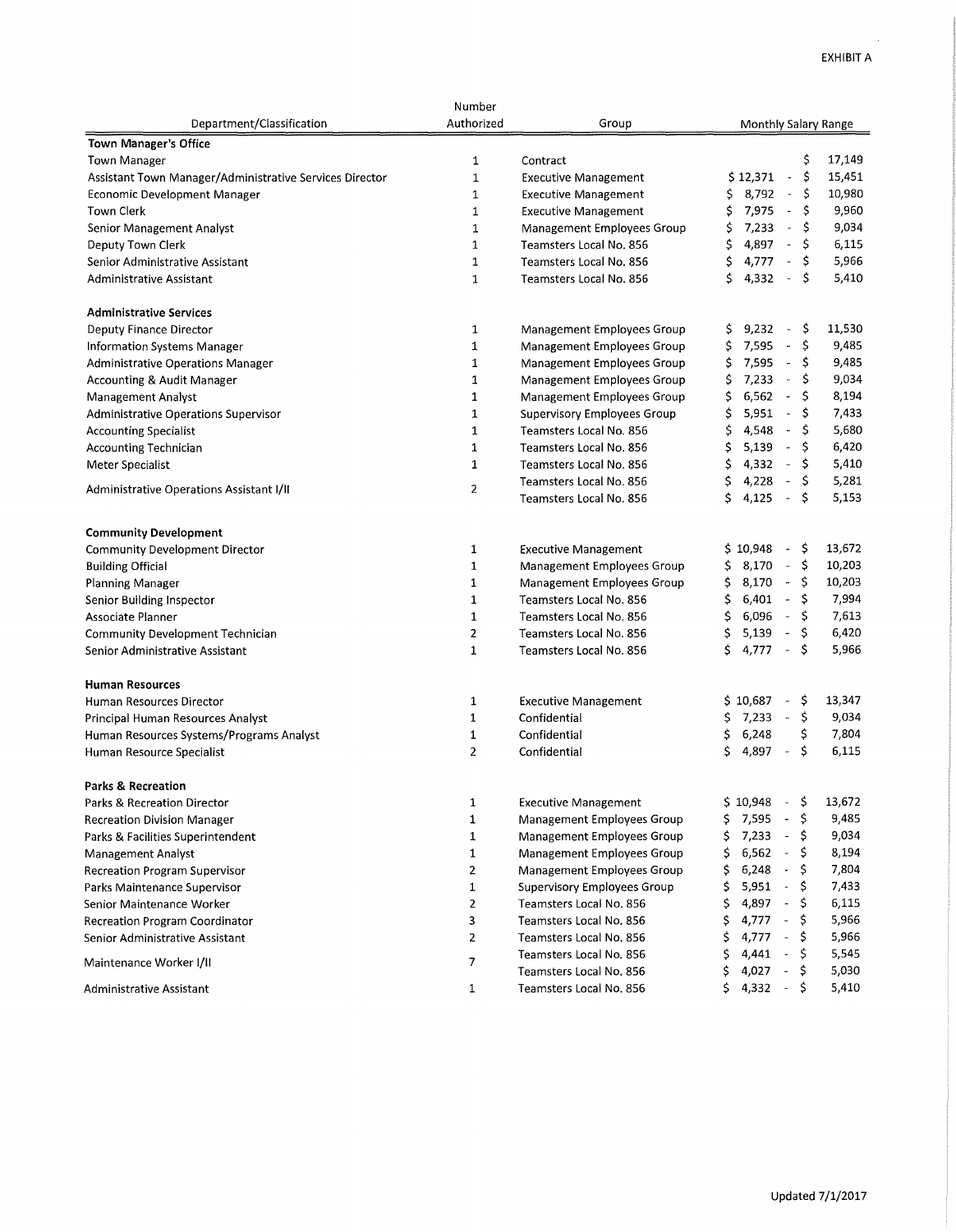|                                                       | Number         |                                    |                                                        |
|-------------------------------------------------------|----------------|------------------------------------|--------------------------------------------------------|
| Department/Classification                             | Authorized     | Group                              | Monthly Salary Range                                   |
| <b>Public Works</b>                                   |                |                                    |                                                        |
| <b>Public Works Director</b>                          | 1              | <b>Executive Management</b>        | Ŝ.<br>14,356<br>\$11,495<br>$\tilde{\phantom{a}}$      |
| Deputy Director of Engineering                        | $\mathbf{1}$   | Management Employees Group         | 9,457<br>$\sim$<br>Ŝ.<br>11,811<br>\$                  |
| Deputy Director of Operations                         | $\mathbf{1}$   | Management Employees Group         | Ŝ<br>\$<br>9,232<br>11,530<br>$\sim$                   |
| Deputy Director of Water and Environmental Management | 1              | Management Employees Group         | \$<br>\$<br>8,792<br>$\bar{\phantom{a}}$<br>10,980     |
| Senior Civil Engineer                                 | 2              | Management Employees Group         | \$<br>\$<br>7,975<br>$\omega$<br>9,960                 |
| Utility Systems Superintendent                        | $\mathbf{1}$   | Management Employees Group         | Ś<br>7,781<br>\$<br>$\bar{\phantom{a}}$<br>9,717       |
| Wastewater System Supervisor                          | $\mathbf{1}$   | Supervisory Employees Group        | \$<br>7,595<br>\$<br>9,485<br>$\omega$                 |
| Associate Civil Engineer                              | 1              | Management Employees Group         | 7,233<br>\$<br>Ś<br>9,034<br>$\bar{\phantom{a}}$       |
| Project Manager                                       | $\mathbf{1}$   | Management Employees Group         | Ś<br>7,233<br>\$<br>9,034<br>$\blacksquare$            |
| Environmental Program Manager                         | 3              | <b>Management Employees Group</b>  | \$<br>6.889<br>\$<br>8,604                             |
| <b>Assistant Engineer</b>                             | $\mathbf{1}$   | Management Employees Group         | \$<br>6.562<br>Ś<br>8,194<br>$\overline{\phantom{a}}$  |
| Management Analyst                                    | $\mathbf{1}$   | Management Employees Group         | \$<br>6,562<br>\$<br>8,194<br>$\overline{\phantom{a}}$ |
| <b>Collection and Reclamation Systems Supervisor</b>  | $\mathbf{1}$   | <b>Supervisory Employees Group</b> | 6.096<br>Ś<br>7,613<br>Ś<br>$\blacksquare$             |
| Public Works Inspector                                | $\mathbf{1}$   | Teamsters Local No. 856            | Ś<br>5,951<br>\$<br>7,433<br>$\blacksquare$            |
| Senior Wastewater System Operator                     | $\overline{2}$ | Teamsters Local No. 856            | 5.951<br>\$<br>Ś<br>7,433<br>$\overline{\phantom{a}}$  |
| <b>Streets Maintenance Supervisor</b>                 | $\mathbf{1}$   | <b>Supervisory Employees Group</b> | \$<br>5,951<br>\$<br>7,433<br>$\overline{\phantom{a}}$ |
| Water Systems Supervisor                              | $\mathbf 1$    | <b>Supervisory Employees Group</b> | 5,951<br>\$<br>\$<br>7,433<br>$\blacksquare$           |
| Senior Water System Operator                          | $\overline{2}$ | Teamsters Local No. 856            | 5,398<br>\$<br>6,741<br>Ś<br>$\equiv$                  |
| Wastewater System Operator I/II                       | 4              | Teamsters Local No. 856            | 5,398<br>\$<br>6,741<br>$\overline{\phantom{a}}$       |
|                                                       |                | Teamsters Local No. 856            | 4.777<br>Ś<br>5,966<br>$\overline{\phantom{a}}$        |
|                                                       |                | Teamsters Local No. 856            | 6,562<br>\$<br>8,193<br>$\overline{\phantom{a}}$       |
| Engineer I/II/III                                     | 1              | Teamsters Local No. 856            | \$<br>Ś<br>5.951<br>7,433<br>$\blacksquare$            |
|                                                       |                | Teamsters Local No. 856            | 5,398<br>\$<br>6,741<br>\$                             |
| <b>Engineering Technician</b>                         | 2              | Teamsters Local No. 856            | Ś<br>5,139<br>Ś<br>6,420<br>$\overline{\phantom{a}}$   |
| Senior Utility Maintenance Worker                     | $\mathbf{1}$   | Teamsters Local No. 856            | Ś<br>5,139<br>Ś<br>6,420<br>$\omega$                   |
| Senior Maintenance Worker                             | $\mathbf{1}$   | Teamsters Local No. 856            | Ś<br>4,897<br>\$<br>6,115<br>$\bar{a}$                 |
| Water Systems Operator I/II                           | 5              | Teamsters Local No. 856            | \$<br>\$<br>4,897<br>6,115<br>$\overline{\phantom{a}}$ |
|                                                       |                | Teamsters Local No. 857            | \$<br>\$<br>4,441<br>5,545                             |
| Senior Administrative Assistant                       | 1              | Teamsters Local No. 856            | \$<br>4,777<br>\$<br>5,966<br>$\overline{\phantom{a}}$ |
| Utility Maintenance Worker I/II                       | 4              | Teamsters Local No. 856            | Ś<br>4,663<br>\$<br>5,824<br>$\overline{\phantom{a}}$  |
|                                                       |                | Teamsters Local No. 856            | \$<br>\$<br>4,228<br>5,281<br>$\tilde{\phantom{a}}$    |
| Maintenance Worker I/II                               | 4              | Teamsters Local No. 856            | \$<br>\$<br>4,441<br>5,545                             |
|                                                       |                | Teamsters Local No. 856            | \$<br>\$<br>4,027<br>5,030<br>$\overline{\phantom{a}}$ |
| Administrative Assistant                              | $\mathbf{2}$   | Teamsters Local No. 856            | Ś<br>4,332<br>Ś<br>5,410                               |
|                                                       |                |                                    |                                                        |

Total Full-Time 102

Updated 7/1/2017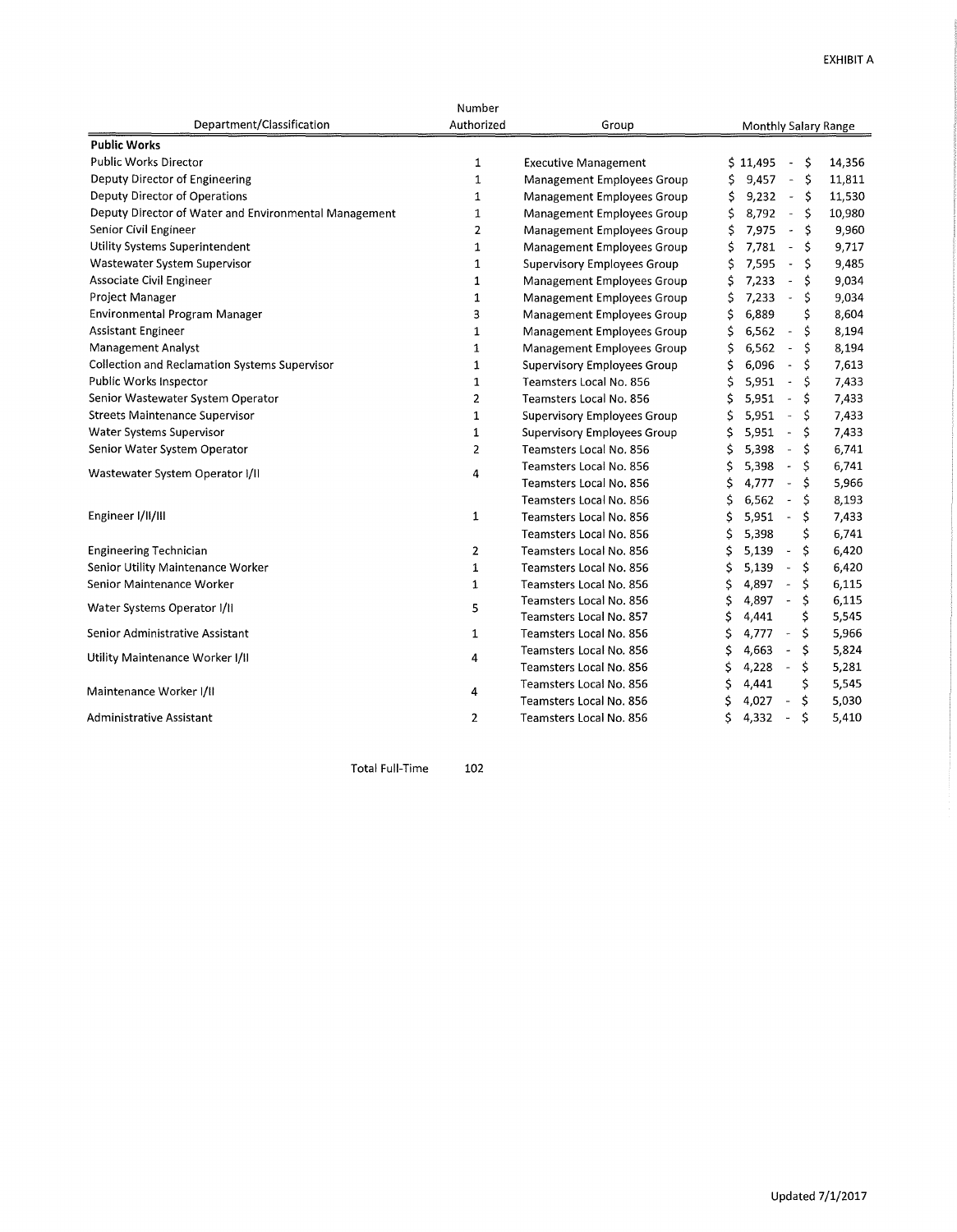## **Full Time Non-Exempt Salary Schedule Effective 7/1/17 to 6/30/18**

| <b>CLASSIFICATIONS*</b>                       |                           |          |
|-----------------------------------------------|---------------------------|----------|
| (Within salary range to the right)            |                           | Range 9  |
|                                               | <b>Step</b>               | Hourly   |
| <b>Maintenance Worker I</b>                   | 1                         | 23.23    |
|                                               | $\mathbf 2$               | 23.82    |
|                                               | $\mathbf 3$               | 24.42    |
|                                               | 4                         | 25.03    |
|                                               | $\mathbf 5$               | 25.64    |
|                                               | $\,6$                     | 26.29    |
|                                               | $\overline{7}$            | 26.95    |
|                                               | $\bf8$                    | 27.62    |
|                                               | 9                         | 28.31    |
|                                               | 10                        | 29.02    |
|                                               |                           | Range 10 |
|                                               | <b>Step</b>               | Hourly   |
| <b>Administrative Operations Assistant I</b>  | 1                         | 23.80    |
|                                               | $\overline{\mathbf{c}}$   | 24.39    |
|                                               | 3                         | 25.00    |
|                                               | 4                         | 25.63    |
|                                               | $\overline{5}$            | 26.28    |
|                                               | 6                         | 26.93    |
|                                               | $\overline{7}$            | 27.61    |
|                                               |                           | 28.30    |
|                                               | 8                         |          |
|                                               | $\boldsymbol{9}$<br>10    | 29.00    |
|                                               |                           |          |
|                                               |                           | 29.73    |
|                                               |                           | Range 11 |
|                                               | <b>Step</b>               | Hourly   |
| <b>Utility Maintenance Worker I</b>           | 1                         | 24.39    |
| <b>Administrative Operations Assistant II</b> | $\overline{c}$            | 25.00    |
|                                               | $\ensuremath{\mathsf{3}}$ | 25.63    |
|                                               | 4                         | 26.28    |
|                                               | 5                         | 26.93    |
|                                               | $\,6$                     | 27.61    |
|                                               | 7                         | 28.30    |
|                                               | $\bf 8$                   | 29.00    |
|                                               | 9                         | 29.73    |
|                                               | 10                        | 30.47    |
|                                               |                           | Range 12 |
|                                               | <b>Step</b>               | Hourly   |
| <b>Administrative Assistant</b>               | 1                         | 24.99    |
| <b>Meter Specialist</b>                       | $\overline{\mathbf{c}}$   | 25.62    |
|                                               | 3                         | 26.26    |
|                                               | 4                         | 26.92    |
|                                               | 5                         | 27.58    |
|                                               | 6                         | 28.27    |
|                                               | $\overline{7}$            | 28.99    |
|                                               | 8                         | 29.71    |
|                                               | $\boldsymbol{9}$          | 30.45    |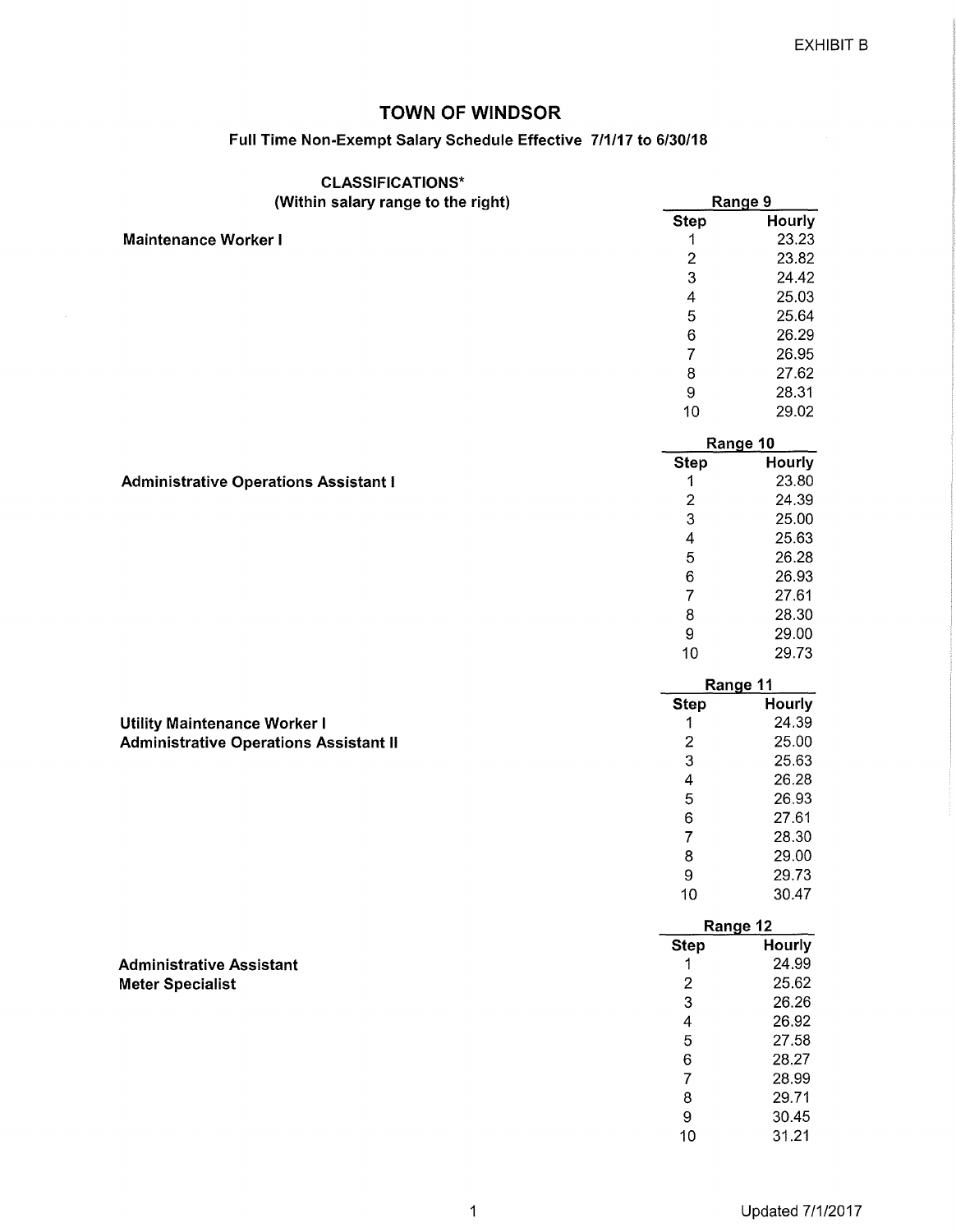### **Full Time Non-Exempt Salary Schedule Effective 7/1/17 to 6/30/18**

|                                        |                         | Range 13      |
|----------------------------------------|-------------------------|---------------|
|                                        | <b>Step</b>             | Hourly        |
| <b>Maintenance Worker II</b>           | 1                       | 25.62         |
| <b>Water System Operator I</b>         | $\overline{\mathbf{c}}$ | 26.26         |
|                                        | 3                       | 26.92         |
|                                        | $\overline{4}$          | 27.58         |
|                                        | 5                       | 28.27         |
|                                        | $\,6$                   | 28.99         |
|                                        | $\overline{7}$          | 29.71         |
|                                        | 8                       | 30.45         |
|                                        | $\boldsymbol{9}$        | 31.21         |
|                                        | 10                      | 31.99         |
|                                        |                         | Range 14      |
|                                        | <b>Step</b>             | Hourly        |
| <b>Accounting Specialist</b>           | 1                       | 26.24         |
|                                        | $\overline{c}$          | 26.90         |
|                                        | 3                       | 27.57         |
|                                        | $\overline{4}$          | 28.26         |
|                                        | 5                       | 28.96         |
|                                        | $\,6\,$                 | 29.70         |
|                                        | $\overline{7}$          | 30.44         |
|                                        | $\bf8$                  | 31.20         |
|                                        | $\boldsymbol{9}$        | 31.97         |
|                                        | 10                      | 32.77         |
|                                        |                         | Range 15      |
|                                        | <b>Step</b>             | <b>Hourly</b> |
| <b>Utility Maintenance Worker II</b>   | 1                       | 26.90         |
|                                        | $\overline{c}$          | 27.57         |
|                                        | 3                       | 28.26         |
|                                        | 4                       | 28.96         |
|                                        | 5                       | 29.70         |
|                                        | 6                       | 30.44         |
|                                        | 7                       | 31.20         |
|                                        | 8                       | 31.97         |
|                                        | 9                       | 32.77         |
|                                        | 10                      | 33.60         |
|                                        |                         | Range 16      |
|                                        | <b>Step</b>             | Hourly        |
| <b>Recreation Program Coordinator</b>  | 1                       | 27.56         |
| <b>Senior Administrative Assistant</b> | $\boldsymbol{2}$        | 28.25         |
| <b>Wastewater System Operator I</b>    | 3                       | 28.95         |
|                                        | $\overline{\mathbf{4}}$ | 29.67         |
|                                        | 5                       | 30.42         |
|                                        | $\,6\,$                 | 31.18         |
|                                        | $\overline{7}$          | 31.96         |
|                                        | $\bf 8$                 | 32.75         |

9 33.58 10 34.42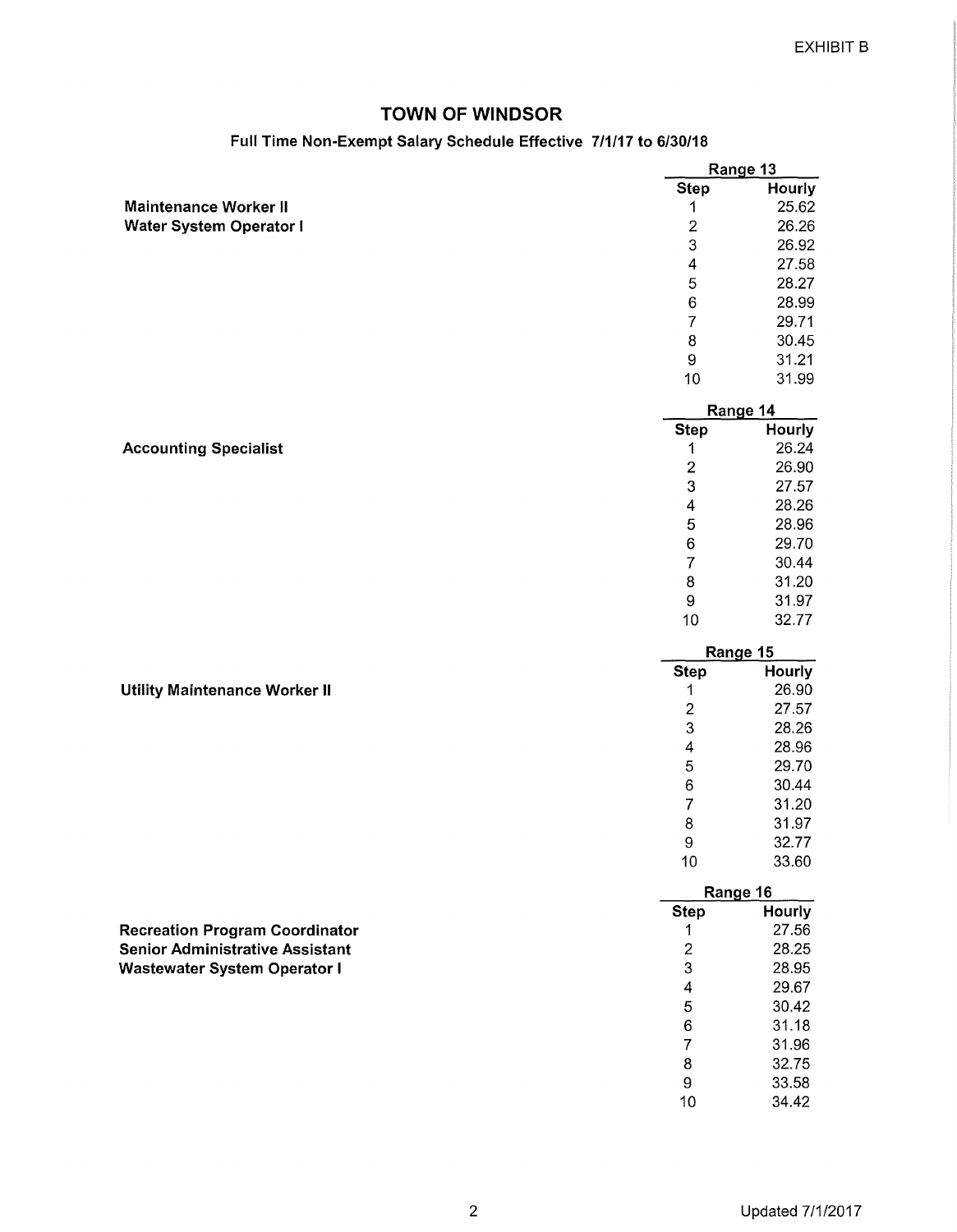10 35.28

7 34.39<br>8 35.25 8 35.25<br>9 36.14 9 36.14<br>10 37.04

10 37.04

9 37.94

8 37.01<br>9 37.94

10 38.89

## TOWN OF WINDSOR

### Full Time Non-Exempt Salary Schedule Effective 7/1/17 to 6/30/18

|                                   | Range 17    |        |
|-----------------------------------|-------------|--------|
|                                   | <b>Step</b> | Hourly |
| <b>Human Resources Specialist</b> |             | 28.25  |
| <b>Senior Maintenance Worker</b>  | 2           | 28.95  |
| <b>Water System Operator II</b>   | 3           | 29.67  |
| <b>Deputy Town Clerk</b>          | 4           | 30.42  |
|                                   | 5           | 31.18  |
|                                   | 6           | 31.96  |
|                                   |             | 32.75  |
|                                   | 8           | 33.58  |
|                                   | 9           | 34.42  |

|                                          |             | Range 19      |
|------------------------------------------|-------------|---------------|
|                                          | <b>Step</b> | <b>Hourly</b> |
| <b>Engineering Technician</b>            |             | 29.65         |
| <b>Senior Utility Maintenance Worker</b> |             | 30.40         |
| <b>Community Development Technician</b>  | 3           | 31.16         |
| <b>Accounting Technician</b>             | 4           | 31.95         |
|                                          | 5           | 32.74         |
|                                          | 6           | 33.55         |

|                                      |             | Range 21 |
|--------------------------------------|-------------|----------|
|                                      | <b>Step</b> | Hourly   |
| <b>Senior Water System Operator</b>  |             | 31.14    |
| <b>Wastewater System Operator II</b> | 2           | 31.92    |
| Engineer I                           | 3           | 32.72    |
|                                      | 4           | 33.54    |
|                                      | 5           | 34.37    |
|                                      | 6           | 35.23    |
|                                      |             | 36.11    |

|                                             |             | Range 25      |
|---------------------------------------------|-------------|---------------|
|                                             | <b>Step</b> | <b>Hourly</b> |
| <b>Parks Maintenance Supervisor</b>         |             | 34.33         |
| <b>Public Works Inspector</b>               | 2           | 35.20         |
| <b>Senior Wastewater System Operator</b>    | 3           | 36.08         |
| <b>Streets Maintenance Supervisor</b>       | 4           | 36.98         |
| <b>Water Systems Supervisor</b>             | 5           | 37.89         |
| <b>Engineer II</b>                          | 6           | 38.85         |
| <b>Administrative Operations Supervisor</b> |             | 39.81         |
|                                             | 8           | 40.81         |
|                                             | 9           | 41.83         |
|                                             | 10          | 42.88         |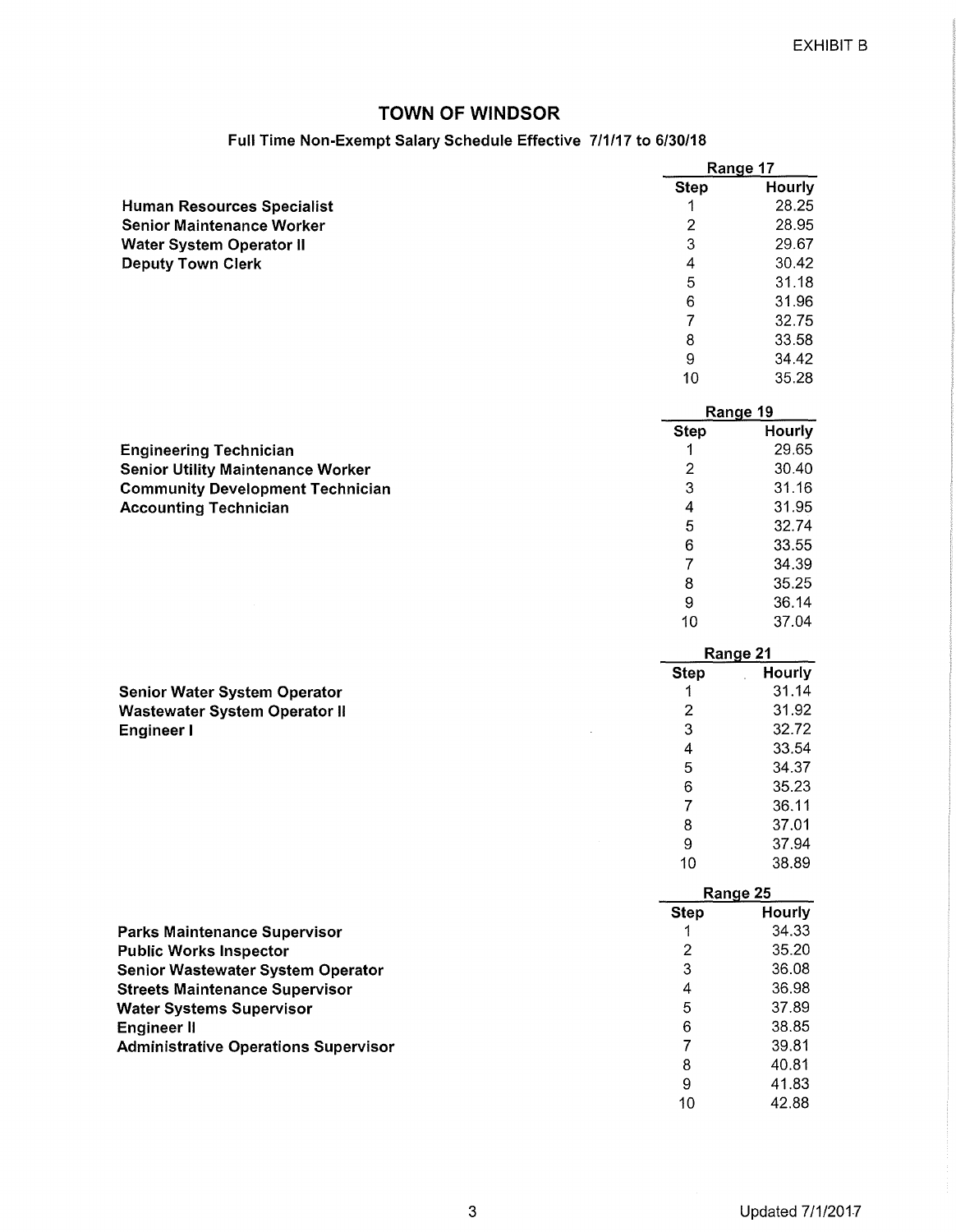$\sim$ 

# **Full Time Non-Exempt Salary Schedule Effective 7/1/17 to 6/30/18**

|                                                        |                         | Range 26       |
|--------------------------------------------------------|-------------------------|----------------|
|                                                        | <b>Step</b>             | Hourly         |
| <b>Associate Planner</b>                               | 1                       | 35.17          |
| <b>Collection &amp; Reclamation Systems Supervisor</b> | $\boldsymbol{2}$        | 36.05          |
|                                                        | 3                       | 36.95          |
|                                                        | $\overline{4}$          | 37.87          |
|                                                        | 5                       | 38.82          |
|                                                        | $\,6\,$                 | 39.79          |
|                                                        | $\overline{7}$          | 40.79          |
|                                                        | $\bf 8$                 | 41.81          |
|                                                        | $\hbox{9}$              | 42.85          |
|                                                        | 10                      | 43.92          |
|                                                        |                         | Range 28       |
|                                                        | <b>Step</b>             | Hourly         |
| <b>Senior Building Inspector</b>                       | 1                       | 36.93          |
|                                                        | $\overline{2}$          | 37.86          |
|                                                        | 3                       | 38.80          |
|                                                        | $\overline{\mathbf{4}}$ | 39.76          |
|                                                        | 5                       | 40.76          |
|                                                        | 6                       | 41.78          |
|                                                        | $\overline{7}$          | 42.83          |
|                                                        | $\bf8$                  | 43.90          |
|                                                        | $\boldsymbol{9}$        | 45.00          |
|                                                        | 10                      | 46.12          |
|                                                        |                         |                |
|                                                        |                         |                |
|                                                        |                         | Range 29       |
|                                                        | <b>Step</b>             | Hourly         |
| <b>Engineer III</b>                                    | 1                       | 37.86          |
|                                                        | $\overline{c}$          | 38.80          |
|                                                        | 3                       | 39.76          |
|                                                        | 4                       | 40.76          |
|                                                        | 5                       | 41.78          |
|                                                        | $\,6$                   | 42.83          |
|                                                        | $\overline{7}$          | 43.90          |
|                                                        | 8                       | 45.00          |
|                                                        | 9                       | 46.12          |
|                                                        | 10                      | 47.27          |
|                                                        |                         | Range 35       |
|                                                        | <b>Step</b>             | Hourly         |
| <b>Wastewater System Supervisor</b>                    | $\mathbf 1$             | 43.82          |
|                                                        | $\overline{c}$          | 44.92          |
|                                                        | 3                       | 46.03          |
|                                                        | 4                       | 47.19          |
|                                                        | 5                       | 48.36          |
|                                                        | $\,6$                   | 49.58          |
|                                                        | $\overline{7}$          | 50.82          |
|                                                        | $\bf8$                  | 52.09          |
|                                                        | $\boldsymbol{9}$<br>10  | 53.39<br>54.72 |

\* **Unfunded positions do not appear on the salary schedule.**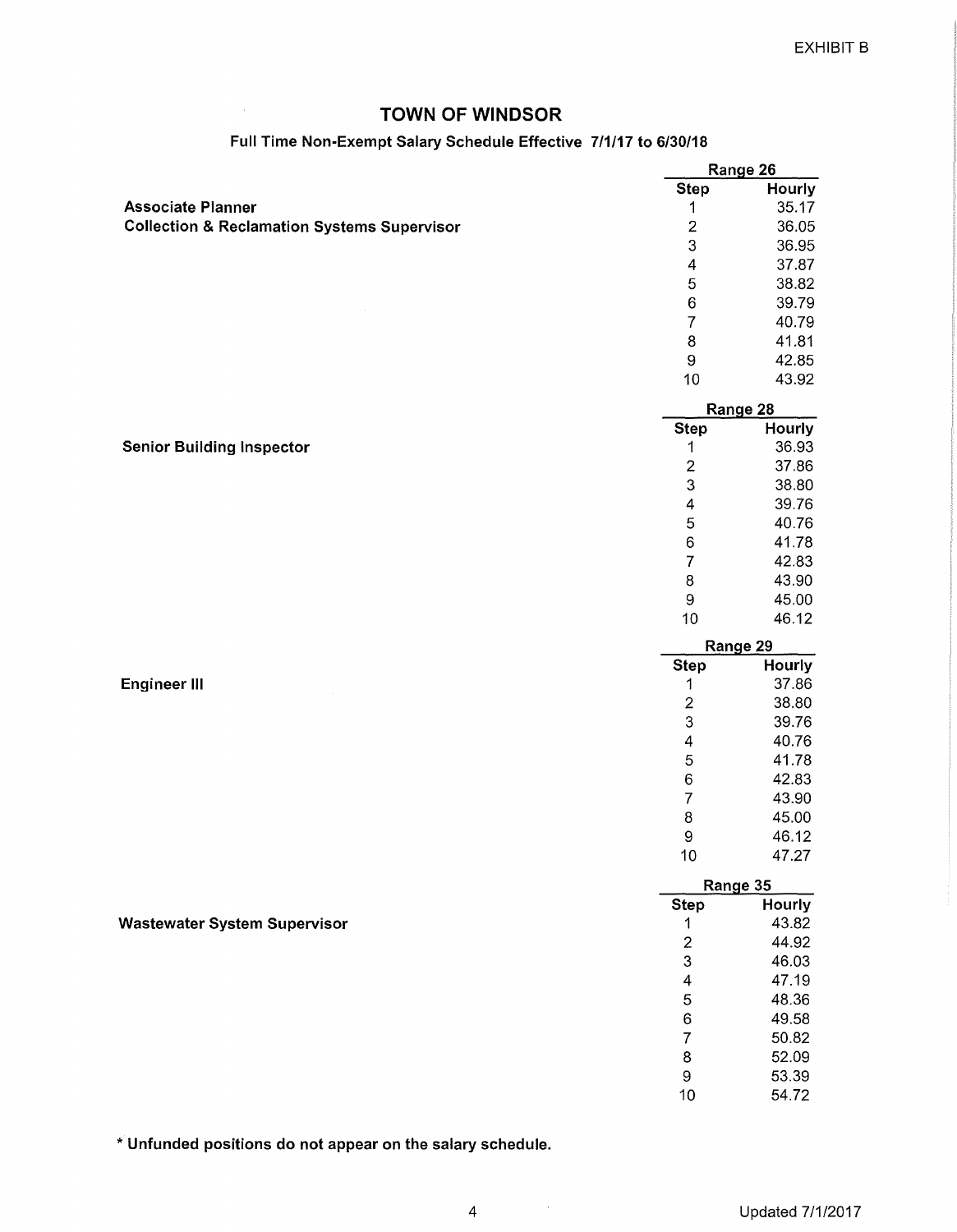### Full Time Exempt Salarv Schedule Effective 7/1/16 to 6/30/17

# CLASSIFICATIONS\*

(Within salary range to the right)

|                                            |                           | Range 27             |
|--------------------------------------------|---------------------------|----------------------|
|                                            | <b>Step</b>               | Monthly              |
| <b>Recreation Program Supervisor</b>       | 1                         | 6,248.22             |
| Human Resources Systems / Programs Analyst | $\overline{c}$            | 6,404.34             |
|                                            | 3                         | 6,565.05             |
|                                            | $\overline{\mathbf{4}}$   | 6,729.21             |
|                                            | 5                         | 6,896.81             |
|                                            | 6                         | 7,070.15             |
|                                            | 7                         | 7,246.93             |
|                                            | 8                         | 7,427.16             |
|                                            | 9                         | 7,613.12             |
|                                            | 10                        | 7,803.68             |
|                                            |                           | Range 29             |
|                                            | <b>Step</b>               | Monthly              |
| <b>Assistant Engineer</b>                  | 1                         | 6,561.61             |
| <b>Management Analyst</b>                  | $\overline{\mathbf{c}}$   | 6,724.62             |
|                                            | $\ensuremath{\mathsf{3}}$ | 6,893.37             |
|                                            | 4                         | 7,065.56             |
|                                            | 5                         | 7,242.34             |
|                                            | $\,6$                     | 7,423.71             |
|                                            | $\overline{7}$            | 7,608.53             |
|                                            | 8                         | 7,799.09             |
|                                            | 9                         | 7,994.24             |
|                                            | 10                        | 8,193.98             |
|                                            |                           |                      |
|                                            |                           |                      |
|                                            |                           | Range 31             |
|                                            | <b>Step</b><br>1          | Monthly              |
| <b>Environmental Program Manager</b>       |                           | 6,888.77             |
|                                            | $\overline{\mathbf{c}}$   | 7,060.96             |
|                                            | 3                         | 7,237.75             |
|                                            | 4                         | 7,419.12             |
|                                            | 5                         | 7,603.94             |
|                                            | 6                         | 7,794.50             |
|                                            | $\overline{7}$            | 7,989.65             |
|                                            | 8<br>9                    | 8,189.39<br>8,393.72 |
|                                            | 10                        | 8,603.79             |
|                                            |                           |                      |
|                                            | <b>Step</b>               | Range 33<br>Monthly  |
| <b>Associate Civil Engineer</b>            | 1                         | 7,233.15             |
| <b>Project Manager</b>                     | $\overline{2}$            | 7,414.53             |
| <b>Parks and Facilities Superintendent</b> | 3                         | 7,599.35             |
| <b>Principal Human Resources Analyst</b>   | 4                         | 7,789.90             |
| <b>Senior Management Analyst</b>           | 5                         | 7,985.05             |
| <b>Accounting &amp; Audit Manager</b>      | 6                         | 8,183.65             |
|                                            | 7                         | 8,389.13             |
|                                            | 8                         | 8,598.05             |
|                                            | 9                         | 8,813.86             |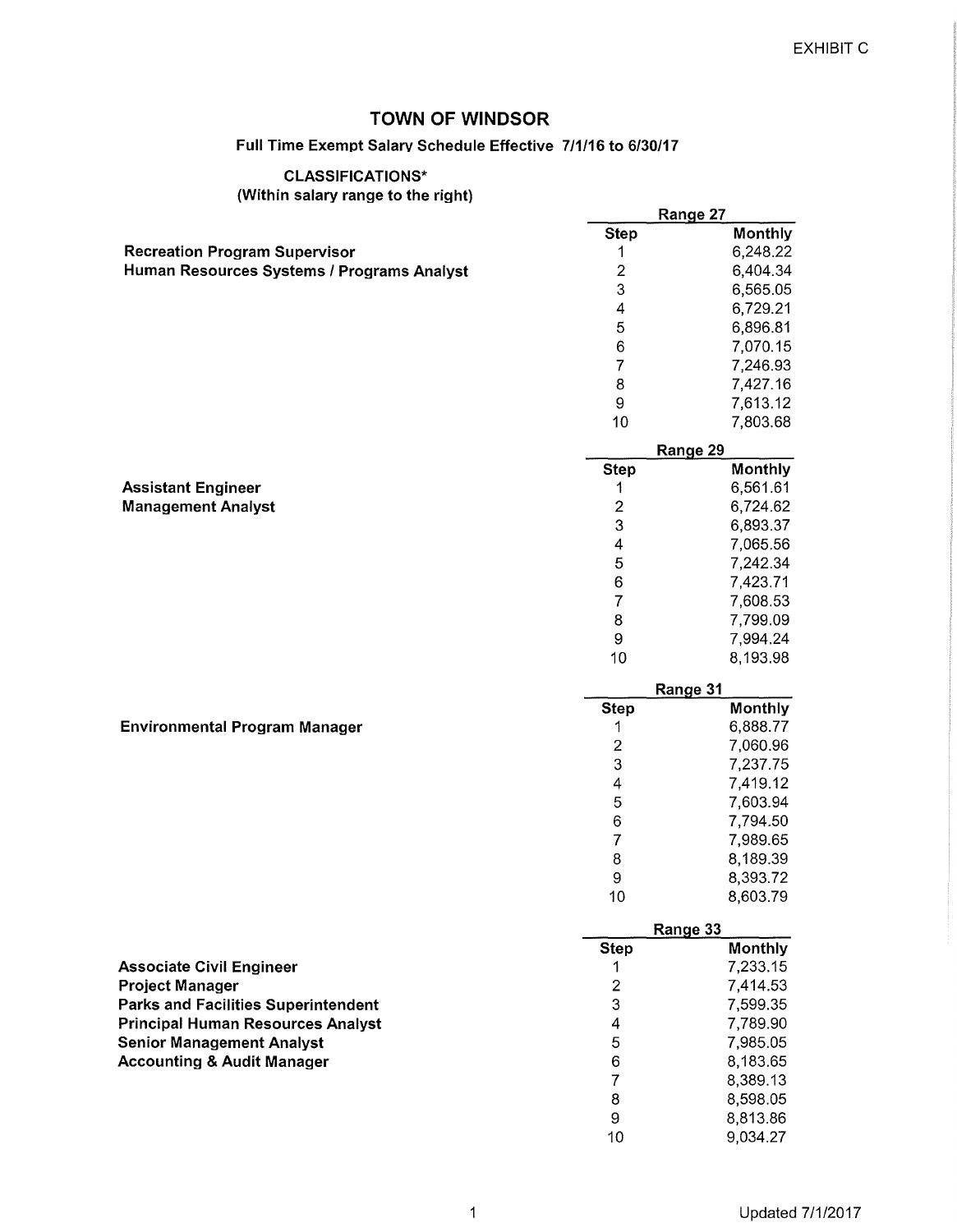#### **Full Time Exempt Salarv Schedule Effective 7/1/16 to 6/30/17**

|                                          |                           | Range 35              |
|------------------------------------------|---------------------------|-----------------------|
|                                          | <b>Step</b>               | Monthly               |
| <b>Recreation Division Manager</b>       | 1                         | 7,594.75              |
| <b>Information Systems Manager</b>       | $\boldsymbol{2}$          | 7,785.31              |
| <b>Administrative Operations Manager</b> | 3                         | 7,979.31              |
|                                          | 4                         | 8,179.06              |
|                                          | 5                         | 8,383.39              |
|                                          | 6                         | 8,593.46              |
|                                          | $\overline{7}$            | 8,808.12              |
|                                          | 8                         | 9,028.53              |
|                                          | $\boldsymbol{9}$          | 9,253.52              |
|                                          | 10                        | 9,485.41              |
|                                          |                           | Range 36              |
|                                          | <b>Step</b>               | Monthly               |
| <b>Utility Systems Superintendent</b>    | 1                         | 7,780.72              |
|                                          | $\boldsymbol{2}$          | 7,974.72              |
|                                          | 3                         | 8,174.46              |
|                                          | 4                         | 8,378.80              |
|                                          | 5                         | 8,587.72              |
|                                          | $\,6$                     |                       |
|                                          |                           | 8,802.39              |
|                                          | $\overline{7}$            | 9,022.79              |
|                                          | $\bf8$                    | 9,248.93              |
|                                          | $\boldsymbol{9}$          | 9,479.67              |
|                                          | 10                        | 9,717.29              |
|                                          |                           |                       |
|                                          |                           | Range 37              |
|                                          | <b>Step</b>               | Monthly               |
| <b>Senior Civil Engineer</b>             | 1                         | 7,974.72              |
| <b>Town Clerk</b>                        | $\overline{c}$            | 8,174.46              |
|                                          | 3                         | 8,378.80              |
|                                          | $\overline{\mathbf{4}}$   | 8,587.72              |
|                                          | 5                         |                       |
|                                          |                           | 8,802.39              |
|                                          | $\,6\,$<br>$\overline{7}$ | 9,022.79              |
|                                          |                           | 9,248.93              |
|                                          | 8                         | 9,479.67              |
|                                          | 9<br>10                   | 9,717.29<br>9,959.51  |
|                                          |                           |                       |
|                                          | <b>Step</b>               | Range 38<br>Monthly   |
|                                          | 1                         |                       |
| <b>Building Official</b>                 |                           | 8,169.87              |
| <b>Planning Manager</b>                  | $\mathbf{2}$              | 8,374.20              |
|                                          | 3                         | 8,583.13              |
|                                          | $\overline{4}$            | 8,797.79              |
|                                          | 5                         | 9,018.20              |
|                                          | 6                         | 9,243.19              |
|                                          | $\overline{7}$            | 9,473.93              |
|                                          | 8                         | 9,711.55              |
|                                          | $\boldsymbol{9}$<br>10    | 9,953.77<br>10,202.87 |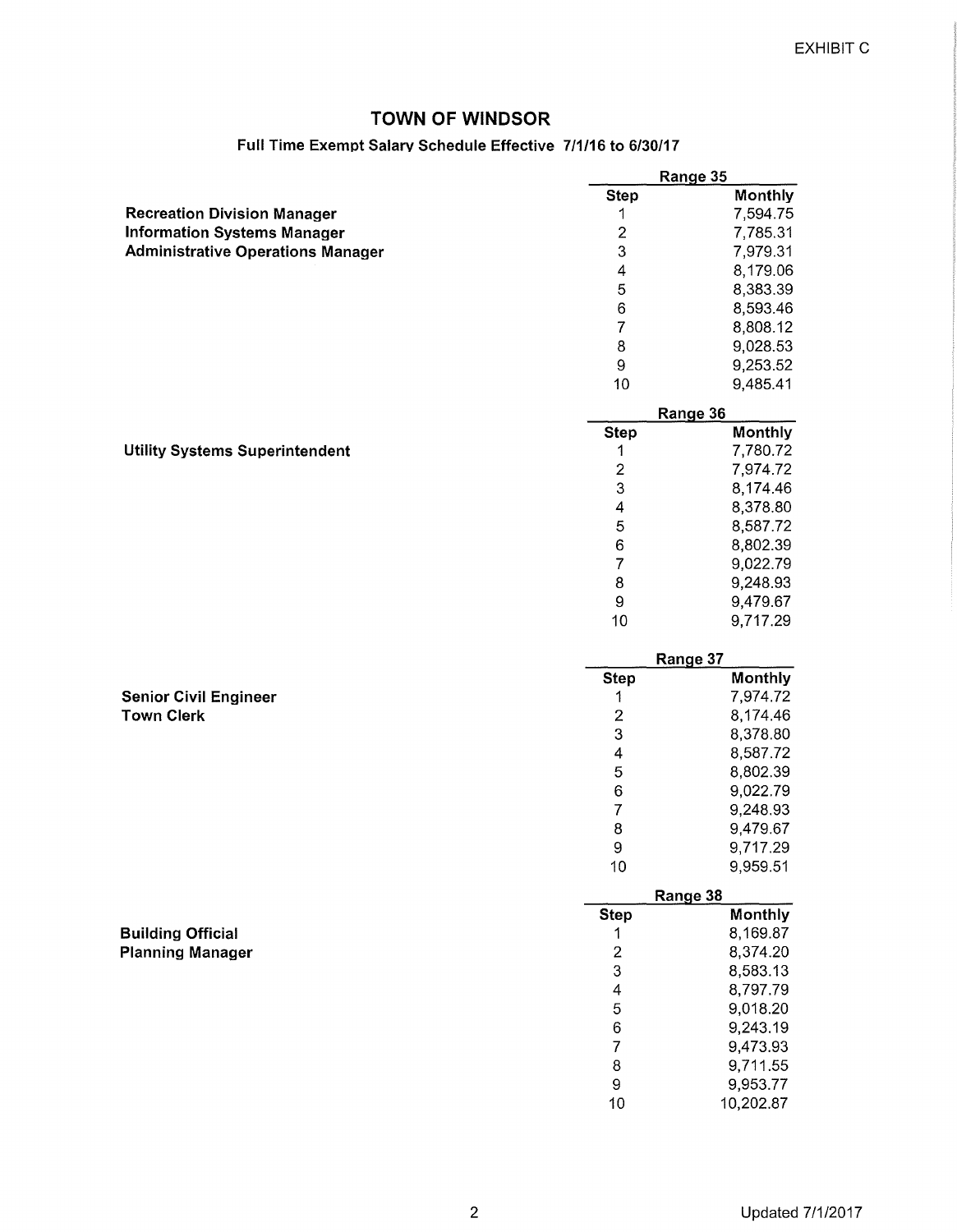### **Full Time Exempt Salarv Schedule Effective 7/1/16 to 6/30/17**

|                                                       |                          | Range 41               |  |
|-------------------------------------------------------|--------------------------|------------------------|--|
|                                                       | <b>Step</b>              | Monthly                |  |
| <b>Economic Development Manager</b>                   | 1                        | 8,792.05               |  |
| Deputy Director of Water and Environmental Management | $\overline{\mathbf{c}}$  | 9,012.46               |  |
|                                                       | 3                        | 9,237.45               |  |
|                                                       | $\overline{\mathcal{A}}$ | 9,468.19               |  |
|                                                       | 5                        | 9,704.66               |  |
|                                                       | 6                        | 9,948.03               |  |
|                                                       | $\overline{7}$           | 10,197.13              |  |
|                                                       | 8                        | 10,451.97              |  |
|                                                       | 9                        | 10,712.55              |  |
|                                                       | 10                       | 10,980.02              |  |
|                                                       |                          | Range 43               |  |
|                                                       | <b>Step</b>              | Monthly                |  |
| <b>Deputy Director of Operations</b>                  | 1                        | 9,231.71               |  |
| <b>Deputy Finance Director</b>                        | $\overline{\mathbf{c}}$  | 9,462.45               |  |
|                                                       | 3                        | 9,698.92               |  |
|                                                       | 4                        | 9,942.29               |  |
|                                                       | 5                        | 10,190.24              |  |
|                                                       | $\,$ 6 $\,$              | 10,445.08              |  |
|                                                       | $\overline{7}$           | 10,706.81              |  |
|                                                       | 8                        | 10,974.28              |  |
|                                                       | 9                        | 11,248.64              |  |
|                                                       | 10                       | 11,529.88              |  |
|                                                       |                          |                        |  |
|                                                       |                          | Range 44               |  |
|                                                       | <b>Step</b>              | Monthly                |  |
| <b>Deputy Director of Engineering</b>                 | 1                        | 9,456.71               |  |
|                                                       | $\overline{\mathbf{c}}$  | 9,693.18               |  |
|                                                       | 3                        | 9,936.55               |  |
|                                                       | 4                        | 10,184.50              |  |
|                                                       | 5                        | 10,439.34              |  |
|                                                       | $\,6$                    | 10,699.93              |  |
|                                                       | $\overline{7}$           | 10,967.40              |  |
|                                                       | 8                        | 11,241.75              |  |
|                                                       | 9                        | 11,523.00              |  |
|                                                       | 10                       | 11,811.13              |  |
|                                                       | Range 49<br>Monthly      |                        |  |
|                                                       | <b>Step</b>              |                        |  |
| <b>Human Resources Director</b>                       | 1                        | 10,687.30<br>10,954.77 |  |
|                                                       | $\overline{c}$           |                        |  |
|                                                       | 3                        | 11,227.98              |  |
|                                                       | 4                        | 11,509.22              |  |
|                                                       | 5                        | 11,796.21              |  |
|                                                       | 6                        | 12,091.23              |  |
|                                                       | $\overline{7}$           | 12,394.28              |  |
|                                                       | 8                        | 12,704.23              |  |
|                                                       | 9                        | 13,021.06              |  |
|                                                       | 10                       | 13,347.07              |  |
|                                                       |                          |                        |  |